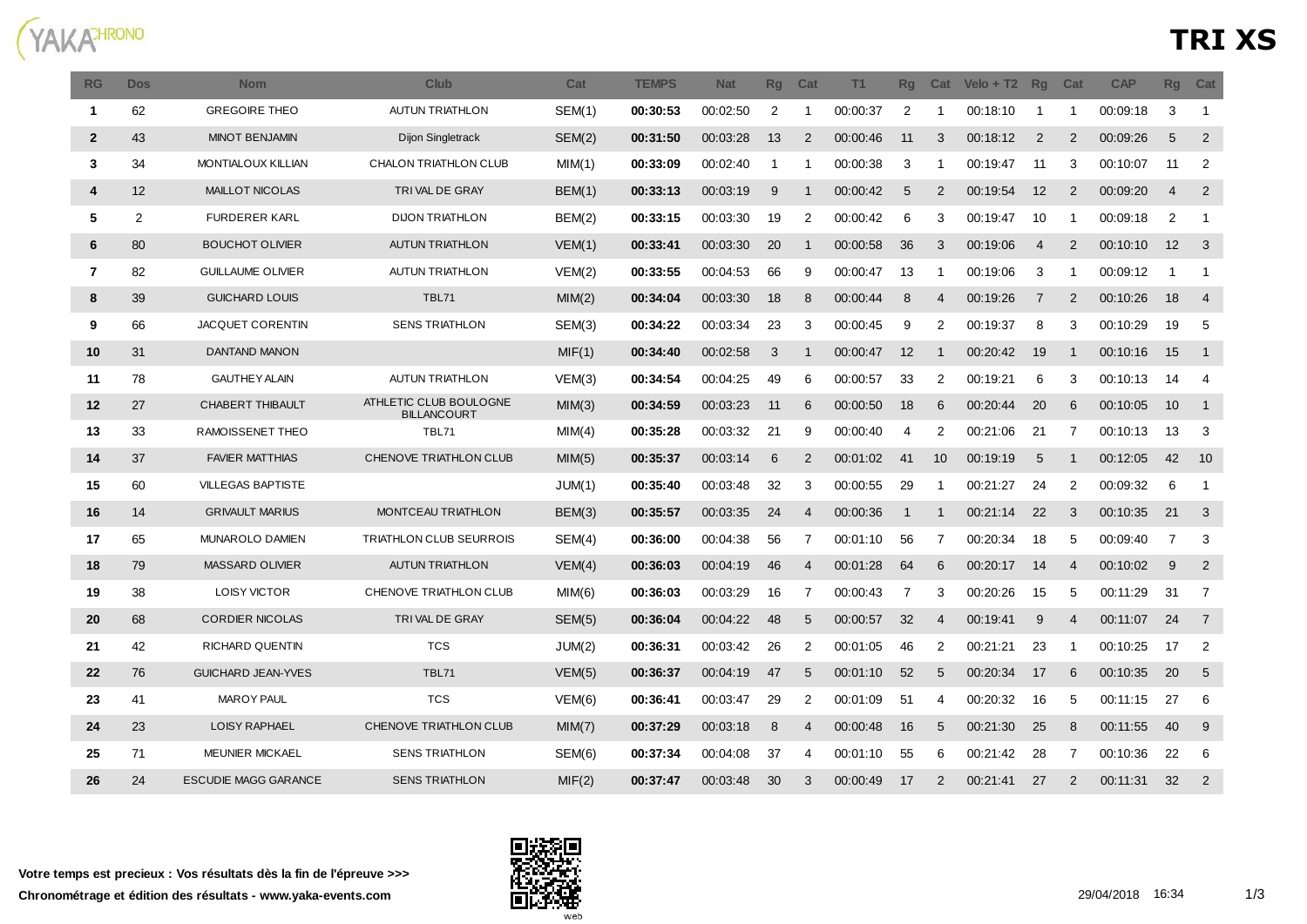

| <b>RG</b> | <b>Dos</b>     | <b>Nom</b>                | Club                                            | Cat     | <b>TEMPS</b> | <b>Nat</b> | <b>Rg</b> | Cat            | T1       | Rq | Cat            | $Velo + T2$ | <b>Rq</b> | Cat            | <b>CAP</b> | <b>Rg</b> | Cat                        |
|-----------|----------------|---------------------------|-------------------------------------------------|---------|--------------|------------|-----------|----------------|----------|----|----------------|-------------|-----------|----------------|------------|-----------|----------------------------|
| 27        | 40             | <b>BERARDAN CYRILLE</b>   | MONTCEAU TRIATHLON                              | SEM(7)  | 00:37:59     | 00:05:17   | 71        | 8              | 00:01:16 | 58 | 8              | 00:21:36    | 26        | 6              | 00:09:52   | 8         | $\overline{4}$             |
| 28        | 9              | <b>HUE JULES</b>          | <b>DIJON TRIATHLON</b>                          | BEM(4)  | 00:38:11     | 00:03:33   | 22        | 3              | 00:00:58 | 35 | 8              | 00:22:26    | 34        | 4              | 00:11:16   | 28        | 6                          |
| 29        | 25             | <b>VIARD CLEMENT</b>      | TRIVAL DE GRAY                                  | MIM(8)  | 00:38:21     | 00:03:44   | 27        | 10             | 00:00:55 | 30 | 8              | 00:22:17    | 31        | 10             | 00:11:29   | 30        | 6                          |
| 30        | 5              | <b>BALLET ANTOINE</b>     | MONTCEAU TRIATHLON                              | BEM(5)  | 00:38:51     | 00:04:18   | 45        | 8              | 00:00:48 | 14 | 4              | 00:22:39    | 36        | 5              | 00:11:08   | 25        | $\overline{4}$             |
| 31        | 55             | <b>BRICKA CHRISTOPHER</b> | <b>SENS TRIATHLON</b>                           | CAM(1)  | 00:39:02     | 00:03:24   | 12        | -1             | 00:00:48 | 15 | 2              | 00:21:48    | 29        | -1             | 00:13:04   | 54        | 3                          |
| 32        | 20             | <b>LABOURE MELINE</b>     | <b>DIJON TRIATHLON</b>                          | MIF(3)  | 00:39:10     | 00:03:08   | 5         | 2              | 00:00:57 | 31 | 3              | 00:23:23    | 41        | $\overline{4}$ | 00:11:44   | 34        | 3                          |
| 33        | 28             | ANNA-BONNET ESTEBAN       | TBL71                                           | MIM(9)  | 00:39:19     | 00:04:17   | 42        | 11             | 00:00:54 | 27 | 7              | 00:22:26    | 33        | 11             | 00:11:43   | 33        | 8                          |
| 34        | 56             | <b>JOGUET MARINE</b>      |                                                 | CAF(1)  | 00:39:26     | 00:03:29   | 14        | -1             | 00:00:52 | 25 | 2              | 00:23:14    | 40        | -1             | 00:11:53   | 39        | $\overline{1}$             |
| 35        | 13             | AMMETER AXELLE            | <b>DIJON TRIATHLON</b>                          | BEF(1)  | 00:39:31     | 00:04:14   | 41        | 5              | 00:01:02 | 43 | 6              | 00:23:53    | 45        | 3              | 00:10:23   | 16        | $\overline{1}$             |
| 36        | 17             | <b>DA EIRA MARINE</b>     | MONTCEAU TRIATHLON                              | BEF(2)  | 00:39:36     | 00:04:12   | 39        | $\overline{4}$ | 00:00:51 | 24 | $\overline{4}$ | 00:22:43    | -37       | -1             | 00:11:52   | 38        | 3                          |
| 37        | $\overline{4}$ | <b>FAVIER LUCILE</b>      | CHENOVE TRIATHLON CLUB                          | BEF(3)  | 00:40:10     | 00:03:45   | 28        | 2              | 00:00:50 | 21 | 3              | 00:24:33    | 52        | 5              | 00:11:05   | 23        | $\overline{2}$             |
| 38        | 30             | <b>BOUCHOT LISE</b>       | <b>AUTUN TRIATHLON</b>                          | MIF(4)  | 00:40:19     | 00:03:48   | 31        | $\overline{4}$ | 00:01:20 | 61 | 6              | 00:22:57    | 38        | 3              | 00:12:16   | 43        | $\overline{4}$             |
| 39        | 84             | MAGGI ESCUDIE CATHERINE   | <b>SENS TRIATHLON</b>                           | VEF(1)  | 00:40:53     | 00:04:27   | 50        | -1             | 00:01:01 | 39 | - 1            | 00:23:26    | 42        | -1             | 00:12:02   | 41        | $\overline{1}$             |
| 40        | $\overline{7}$ | <b>FLORENTIN FANNY</b>    | <b>TRIATHLON CLUB AUXONNAIS</b>                 | BEF(4)  | 00:41:06     | 00:03:29   | 15        | $\mathbf{1}$   | 00:00:50 | 19 | -1             | 00:23:46    | 44        | 2              | 00:13:04   | 53        | $\overline{4}$             |
| 41        | 54             | <b>WARREN JACK</b>        |                                                 | CAM(2)  | 00:41:16     | 00:03:40   | 25        | 2              | 00:00:46 | 10 | -1             | 00:24:00    | 47        | 2              | 00:12:52   | 51        | $\overline{2}$             |
| 42        | 75             | <b>HEYTE REMY</b>         |                                                 | VEM(7)  | 00:41:26     | 00:04:18   | 44        | 3              | 00:01:41 | 66 | -7             | 00:23:03    | 39        | 8              | 00:12:27   | 46        | 8                          |
| 43        | 59             | CHAMBELLANT ROMAIN        | CHENOVE TRIATHLON CLUB                          | JUM(3)  | 00:41:51     | 00:02:58   | 4         | -1             | 00:01:15 | 57 | 3              | 00:22:30    | 35        | 3              | 00:15:11   | 63        | 3                          |
| 44        | 10             | <b>BUFFET KEVIN</b>       |                                                 | BEM(6)  | 00:42:09     | 00:04:45   | 63        | 12             | 00:00:51 | 22 | 5              | 00:24:17    | 50        | 7              | 00:12:18   | 45        | 8                          |
| 45        | 83             | <b>KERHOAS ERIC</b>       |                                                 | VEM(8)  | 00:42:11     | 00:04:31   | 53        | 8              | 00:01:42 | 68 | 8              | 00:24:13    | 49        | 9              | 00:11:48   | 36        | $\overline{7}$             |
| 46        | 67             | THOREAU NATHALIE          | <b>SENS TRIATHLON</b>                           | SEF(1)  | 00:42:16     | 00:05:16   | 70        | 3              | 00:01:10 | 53 | -1             | 00:24:06    | 48        | $\mathbf 1$    | 00.11.47   | 35        | $\overline{\phantom{0}}$ 1 |
| 47        | 72             | <b>BELLIOT LAURE</b>      | <b>AUTUN TRIATHLON</b>                          | VEF(2)  | 00:42:32     | 00:04:30   | 52        | $\overline{2}$ | 00:01:18 | 60 | 2              | 00:23:42    | 43        | 2              | 00:13:04   | 52        | 3                          |
| 48        | 85             | <b>RENIER PATRICE</b>     |                                                 | VEM(9)  | 00:42:44     | 00:05:01   | 67        | 10             | 00:02:43 | 73 | 10             | 00:22:18    | 32        | $\overline{7}$ | 00:12:44   | 49        | 9                          |
| 49        | 21             | <b>BRICKA VINCENT</b>     | <b>SENS TRIATHLON</b>                           | MIM(10) | 00:42:54     | 00:03:22   | 10        | 5              | 00:00:57 | 34 | 9              | 00:22:10    | 30        | 9              | 00:16:28   | 68        | 12                         |
| 50        | 29             | <b>VASSARD AURIANE</b>    | <b>MONTBARD AUXOIS CLUB</b><br><b>TRIATHLON</b> | MIF(5)  | 00:42:59     | 00:03:56   | 34        | 5              | 00:01:05 | 47 | 5              | 00:25:44    | 58        | 5              | 00:12:17   | 44        | 5                          |
| 51        | 15             | DUPLA GABIN               | TBL71                                           | BEM(7)  | 00:43:04     | 00:04:13   | 40        | 7              | 00:01:05 | 44 | 11             | 00:25:58    | 59        | 10             | 00:11:51   | 37        | $\overline{7}$             |
| 52        | 16             | <b>MIRBEY MAXIME</b>      | TRIVAL DE GRAY                                  | BEM(8)  | 00:43:22     | 00:04:08   | 38        | 6              | 00:00:53 | 26 | 6              | 00:25:10    | 54        | 8              | 00:13:13   | 55        | 9                          |